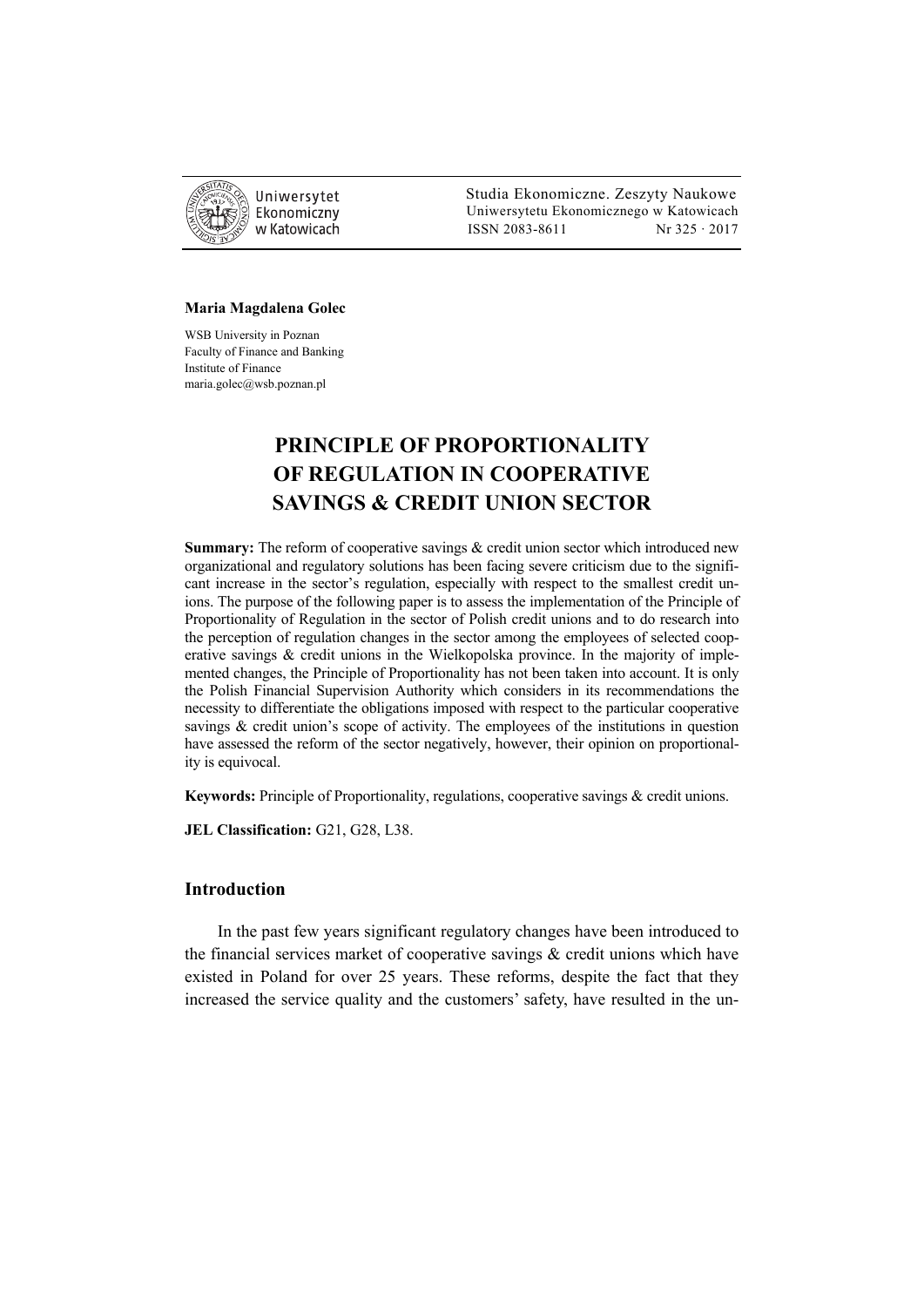ions' financial problems<sup>1</sup>. On the other hand, it is the lack of sufficient regulation in the past that is considered to be the key reason for the current problems of the sector [Orzeszko, 2014, p. 153].

More restrictive safety regulations together with the decisions made by financial supervision apparatus and the irregularities in management have led to halting market activity of a quarter of all cooperative savings & credit unions on the Polish market<sup>2</sup>. The introduced changes of legislation premises were seen as controversial mainly due to a large degree of the state's interference in the credit unions' activity (deflection of so-called regulatory pendulum) often without the sufficient adjustment period. Although the changes implemented in the sector partially resulted from political decisions and constituted the regulator's answer to the financial crisis, the range of use of the principle of proportionality commonly applied in regulations is worth considering. Thus, the purpose of the following study is the assessment of the application of the Principle of Proportionality of Regulation in the sector of Polish cooperative savings & credit unions and investigating the perception of regulatory changes in the sector among the employees of the selected credit unions in the Wielkopolska province. The analysis is conducted on the basis of the subject literature, interviews with the board members of several cooperative savings & credit unions in the Wielkopolska province and the conducted survey.

### **1. The Principle of Proportionality of Regulation in credit cooperatives**

The principle of proportionality is used in many areas of  $law<sup>3</sup>$ . It is usually propounded that the regulations should be adequate to the established objectives and the state's interference into the rights and freedom of individuals should not be excessive [Kasiewicz, Kurkliński and Springer, 2013, p. 2; Kasiewicz, Kurkliński and Springer, 2014, p. 13]. This principle results from the Constitution of

<sup>1</sup> Increase in expenses due to the obligations of creating provisions leads to losses, which − because of the lack of the adequate level of own capital − can result in insolvency.

Until July 2016 the number of cooperative savings and credit unions decreased by 14: the activity of 7 institutions was either suspended or they were partially announced bankrupt (SKOK Wspólnota, SKOK Wołomin, SKOK Kujawiak, SKOK Polska, SKOK Jowisz, SKOK Arka and SKOK Skarbiec), five were taken over by banks, one was taken over by another credit union and two other merged.

For example in election, administrative, criminal and constitutional law. In 2009 the Office of the Constitutional Tribunal published a document comprising the Tribunal's statements with reference to public law which use the principle of proportionality. These statements referred to such regulation areas as: commercial law, freedom of assembly, functioning of territorial self-government, security and order regulations, financial law, labor law [*Zasada proporcjonalności*, 2009].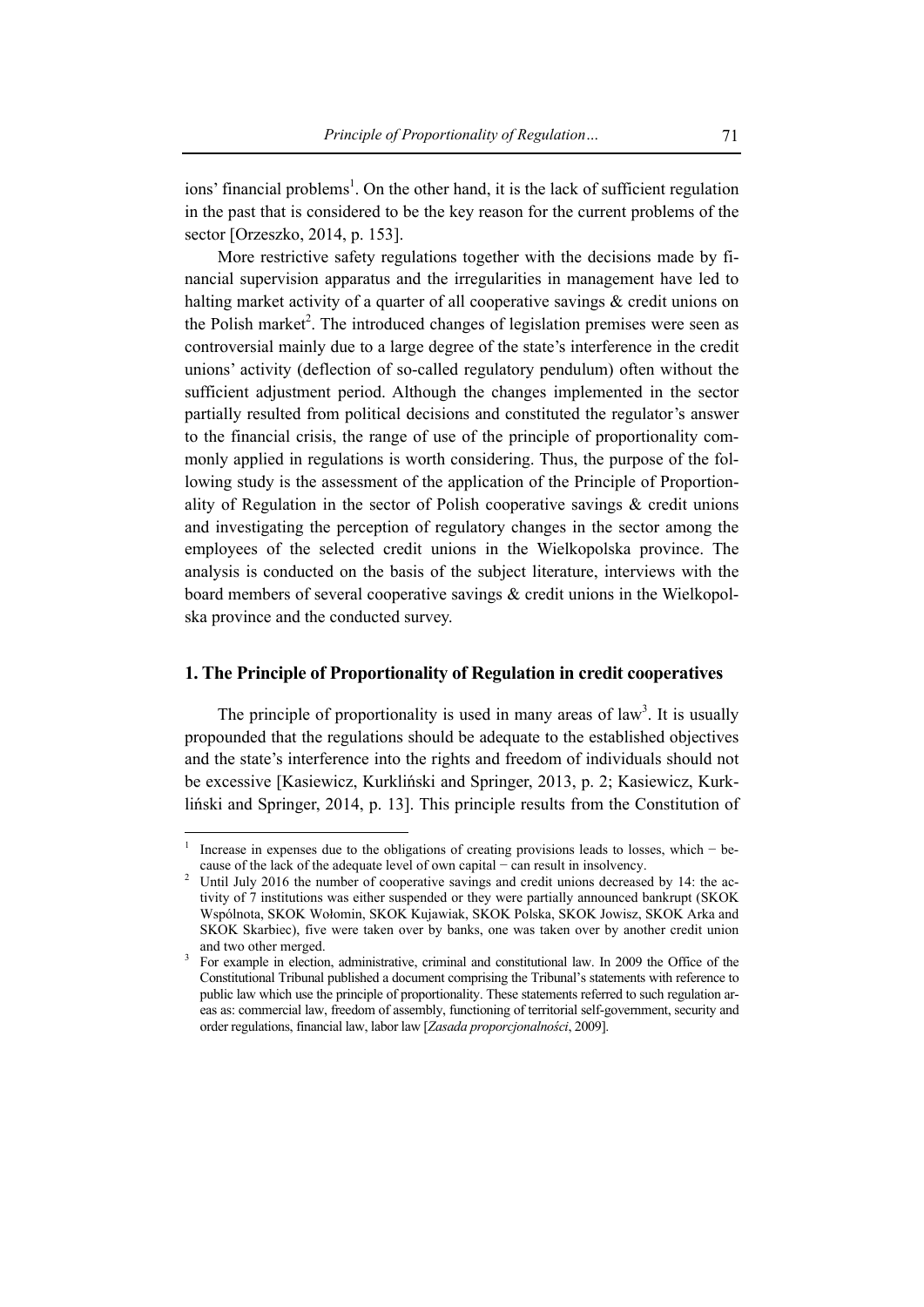the Republic of Poland (article 31, section 3) and the European Union Law [Stępkowski, 2010, p. 211-260; Kasiewicz, Kurkliński and Springer, 2014, p. 30]. Three significant elements can be distinguished within the principle [Balina, 2015, p. 591]: appropriateness, necessity and proportionality in the strict sense (the principle requiring to maintain the appropriate balance between the expenses incurred by the addressees of the regulation and the benefit attained by the society). It is the third element of the principle of proportionality referring to the selection of the golden mean that is mostly desired but, at the same time, the least often implemented in the legislative practice [Srokosz, 2011, p. 494-495; Kasiewicz, Kurkliński and Springer, 2014, p. 32]. For example, due to limited risk, the smallest cooperative savings and credit unions could function on the basis of simpler and less strict security regulations and the range and frequency of reporting obligations could also be limited.

The essential requirements of regulating the financial market which are considered public interest are: pursuit of eliminating financial system crises, which means maintaining the stability of the whole economy of a given country, and the necessity to protect the market participants who use the services rendered by financial subjects [Golędzinowski, 2009, p. 23; Gup, 2011, p. 42; Zalcewicz, 2013, p. 175-180]. Administrative interventions on the financial market assume the existence of an authority whose main goal is to supervise and intervene in the market institutions activity and the implementation of legal norms limiting the undertaken risk in the financial sector [Ancyparowicz, 2015, p. 11; Golec, 2016, p. 52].

However, the institutions operating on the financial market are characterized by high diversity and their possible financial difficulties or the bankruptcies of smaller market participants do not necessarily result in a financial crisis. Microfinance organizations include, among others, credit unions, and in Poland, mostly cooperative banks and cooperative savings & credit unions. These subjects due to, for example, the restrictions on the services that they can offer, do not take such considerable risks as commercial institutions. Cooperative banks have been postulating the increase in the regulator's use of the Principle of Proportionality, which is reflected in numerous scientific publications [Fontaine, 2007, p. 51; Stefański (red.), 2008, p. 13; Żółtowski, 2011, p. 47-50; Balina, 2015] and is widely discussed by the market practitioners<sup>4</sup>.

<sup>4</sup> For example, in 2016 the Proportionality Board was created in the National Association of Cooperative Banks and its main goal is to work out detailed conclusions and recommendations for appropriate authorities with regard to the Principle of Proportionality.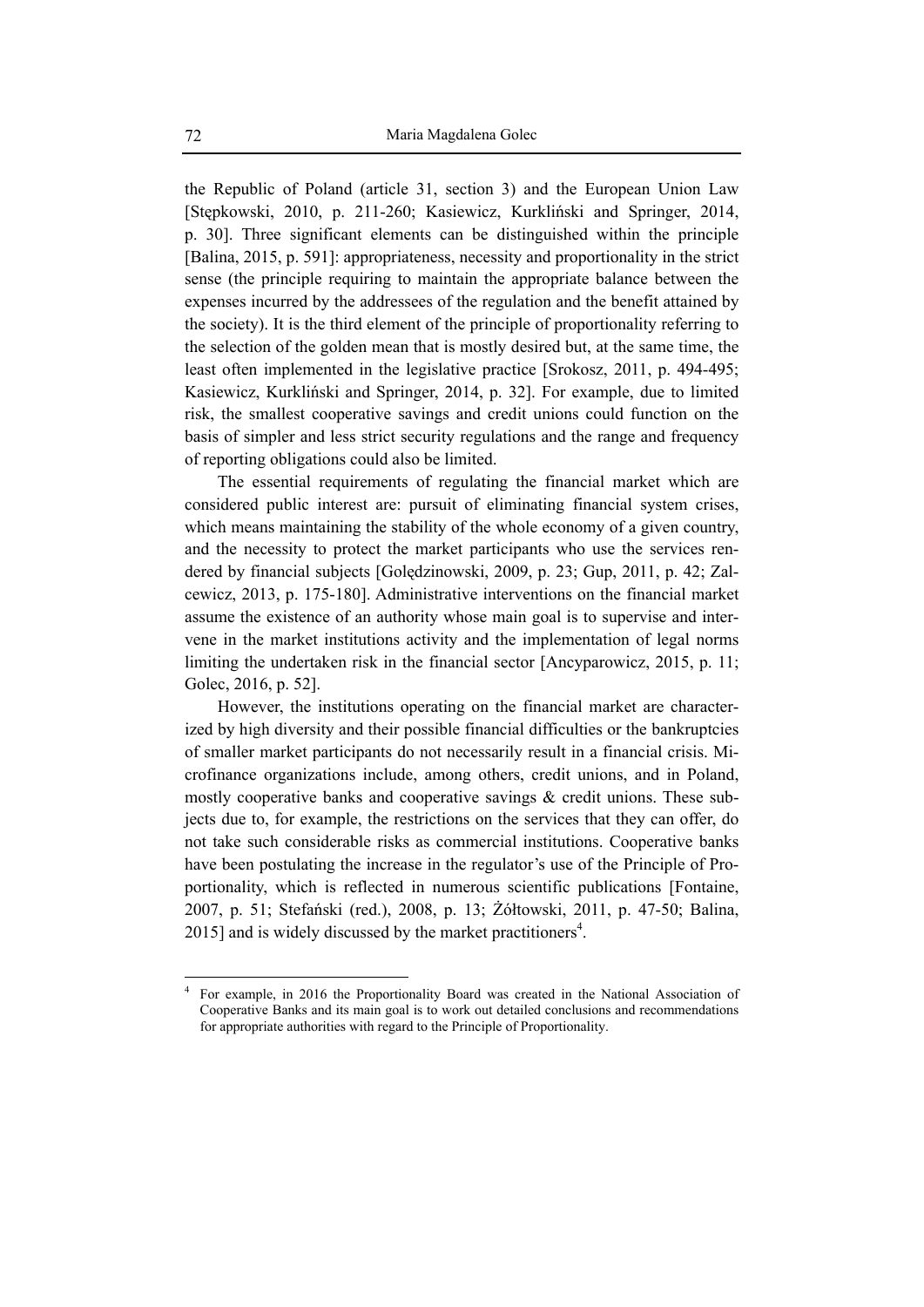The range of activity of most cooperative savings  $\&$  credit unions when compared to cooperative banks is usually even more limited. Moreover, credit unions, the example of which are cooperative savings  $\&$  credit unions, are mutual cooperatives. Thus, although in other banks the regulations in question are supposed to protect the depositors against excessive risks taken by the management, in cooperative savings & credit unions the depositors, being the owners, can influence the management decisions.

All the mentioned above arguments lead to a wide diversity of regulations in the credit union sectors. The World Council of Credit Unions, which associates credit unions, on one hand postulates the supervision of these organizations by a public agency, while on the other hand, describes in its publications various supervision models, ranging from no supervision through indirect supervision (corporate supervision) and supervision over the largest credit unions, up to full finance supervision [Branch and Grance, 2008, p. 13-15]. One should take into consideration the fact that in the EU countries mutual credit unions are exempt from the obligation of complying with a number of requirements which are listed in **Directive 2013/36/EU of the European Parliament and of the Council of 26 June 2013 on access to the activity of credit institutions and the prudential supervision of credit institutions and investment firms** [UE Directive, 2013].

# **2. Credit union sector regulations after 2012 versus the Principle of Proportionality**

Until 2012 credit unions in Poland functioned on the basis of very characteristic of this sector legal regulations. Most prudential norms were in most cases created by the superior authority, namely the National Association of Cooperative Savings & Credit Unions [Act of 1995]. The supervision was of corporate character and was handled by the National Association as well. The key prerequisites of the introduced sector reform was, first of all the increase in the activity range and inefficiency of the National Association in terms of executing the prudential regulations<sup>5</sup>. Together with the introduction of the new Act on Credit Unions in October 2012 the rules of their activity were reformed (for example,

<sup>5</sup> In 2014 this sector rendered financial services for over 2.6 million members. On the basis of the Word Bank's report, it can be stated that enforcing adequate capital security was not sufficient. According to this report the capital adequacy ratio for cooperative savings & credit unions was 3% in 2009, while the requirements of the National Association were at the level of 5% and the recommendations of the World Council of Credit Unions stated that it should be at the level of at least 10%.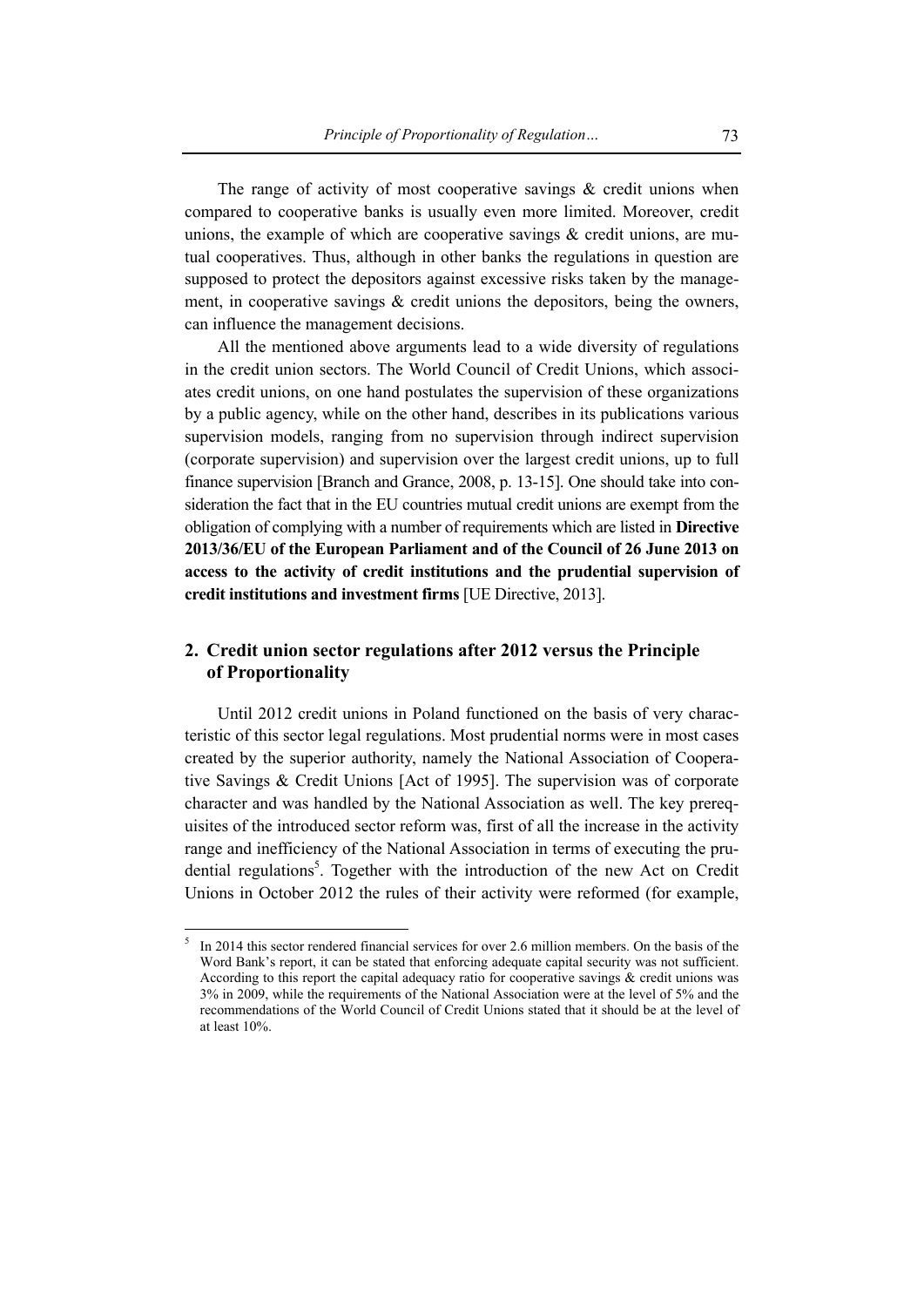credit unions' activity went under the supervision of the Polish Financial Supervision Authority [Act of 2009]. Various regulative solutions have been gradually implemented since then − similar to those imposed on the institutions of the banking sector, for example: capital adequacy ratio, guaranteed deposits of Bank Guarantee Fund, obligation of keeping mandatory financial provisions according to the Accountancy Principles, obligation of checking creditworthiness and the Polish Financial Supervision Authority recommendations regarding risk management, licensing activity, acknowledging by the Polish Financial Supervision Authority changes in statutes and appointing presidents with the consent of the Polish Financial Supervision Authority [Pelc, 2013, p. 126-140].

The Principle of Proportionality of Regulation in cooperative savings & credit unions needs to be considered on two different levels: on one hand, the sector needs to be considered as a whole, and on the other hand, its internal diversity also needs to be taken into account from the point of view of the sector these norms resulted in the credit unions resemblance to banks disregarding the specificity of their activity (apart from the mentioned above mutuality, the social aspect of the credit unions activity and the limited membership should also be noted). It might be just the enhanced efficiency in the National Association regulations enforcement that would provide sufficient stability of the sector. While implementing new solutions intermediary supervision models were not taken into account. These models could comprise: introducing supervision only over the largest institutions, or supervising only the National Association whose competences would include supervising other credit unions, the latter of which was rejected during the proceedings in the Parliament [Grabal, 2015, p. 72]. When it comes to the prudential regulations the increasing resemblance to banking regulations can be observed $6$ . This widening of the scope of the sector's regulations is commonly criticized, mainly due to disregarding the Principle of Proportionality [Herbert et al., 2014, p. 199-251; Ancyparowicz, 2015, p. 9; Fundacja Warsaw Enterprise, 2015, p. 14].

Considering the individual institutions of the sector can also give grounds for making remarks on the introduced reforms. The segment of cooperative savings and credit unions is internally diversified. Its image is mainly shaped by the largest institutions of the sector. At the end of March 2016 72% of the sector assets belonged to three credit unions with the assets of over 500 million PLN

<sup>6</sup> In practice the norms regarding the required reserve are almost identical, in the construction of the capital adequacy ratio the risk of assets was taken into consideration, however, the ratio is calculated in a different way, namely the amount of write-downs is identical with those required in the banking sector.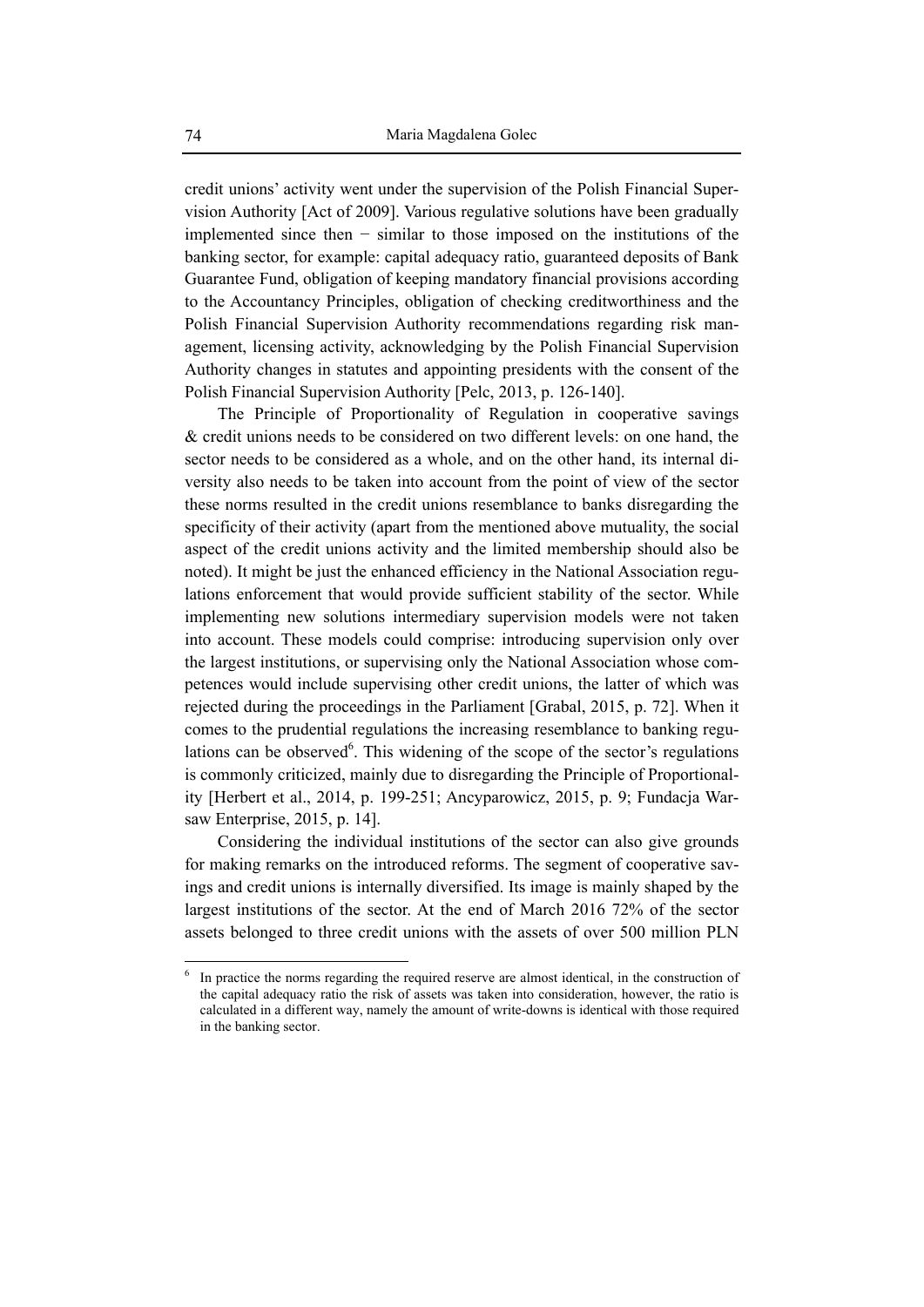(the biggest institution of the sector Stefczyk's Cooperative Savings and Credit Union comprised up to 56% of the sector's assets and almost 50% of all the members), while almost 40% of all the institutions accounted for the credit unions with the member number below 10 thousand [www 1, p. 6]. Moreover, according to the President of Polish Financial Supervision Authority − A. Jakubiak, who presented his opinion at the Senate Sitting in 2014: "It is the small, conservatively managed credit unions whose financial condition is best" [www 2]. The Constitutional Tribunal indicated the internal diversity of the cooperative savings  $\&$  credit union sector in its resolution (K 41/12) of 31 July 2015 stating that the regulations introducing the supervision of Polish Financial Supervision Authority over small credit unions are non-compliant with the Polish Constitution. The state's supervision is permitted, however "the legislator is obliged by the Constitution to differentiate the legal supervisory means according to the diversified size of cooperative savings & credit unions and the range of their credit and depository activity" [Judgment of the Constitutional Tribunal,  $2015$ ]<sup>7</sup>.

On the other hand, Polish Financial Supervision Authority has begun to apply the Principle of Proportionality with respect to the recommendations intended for cooperative savings & credit unions (four of them were published before September 2016) [www 3]. In its recommendation "A-SKOK" concerning good practices of credit exposure risk management, the Polish Financial Supervision Authority for the first time distinguished three groups of cooperative savings & credit unions (group I comprises credit unions that comply with the following two criteria: balance sheet total is less than 50 million PLN and the number of members is smaller than 10 thousand; group II comprises credit unions with the balance sheet total of at least 50 million PLN but not more than 200 million PLN, regardless of the number of members, and credit unions with the balance sheet total of below 50 million PLN and at least 10 thousand members, and finally, group  $III$  – credit unions with the balance sheet total of over 200 million PLN regardless of the number of the members). The scope of recommendations made by the Polish Financial Supervision Authority depends on the size of the cooperative savings & credit union, for example smaller subjects were recommended to comply only with the main points of the recommendation, and when it comes to details − to use their own solutions. References to the Principle of Proportionality and the exemption from complying with some regulations regarding the smallest credit unions can also be found in other recommendations of the supervision.

<sup>7</sup> The legislator was granted 18 months to adapt the appealed article of the law to the requirements of the Constitution.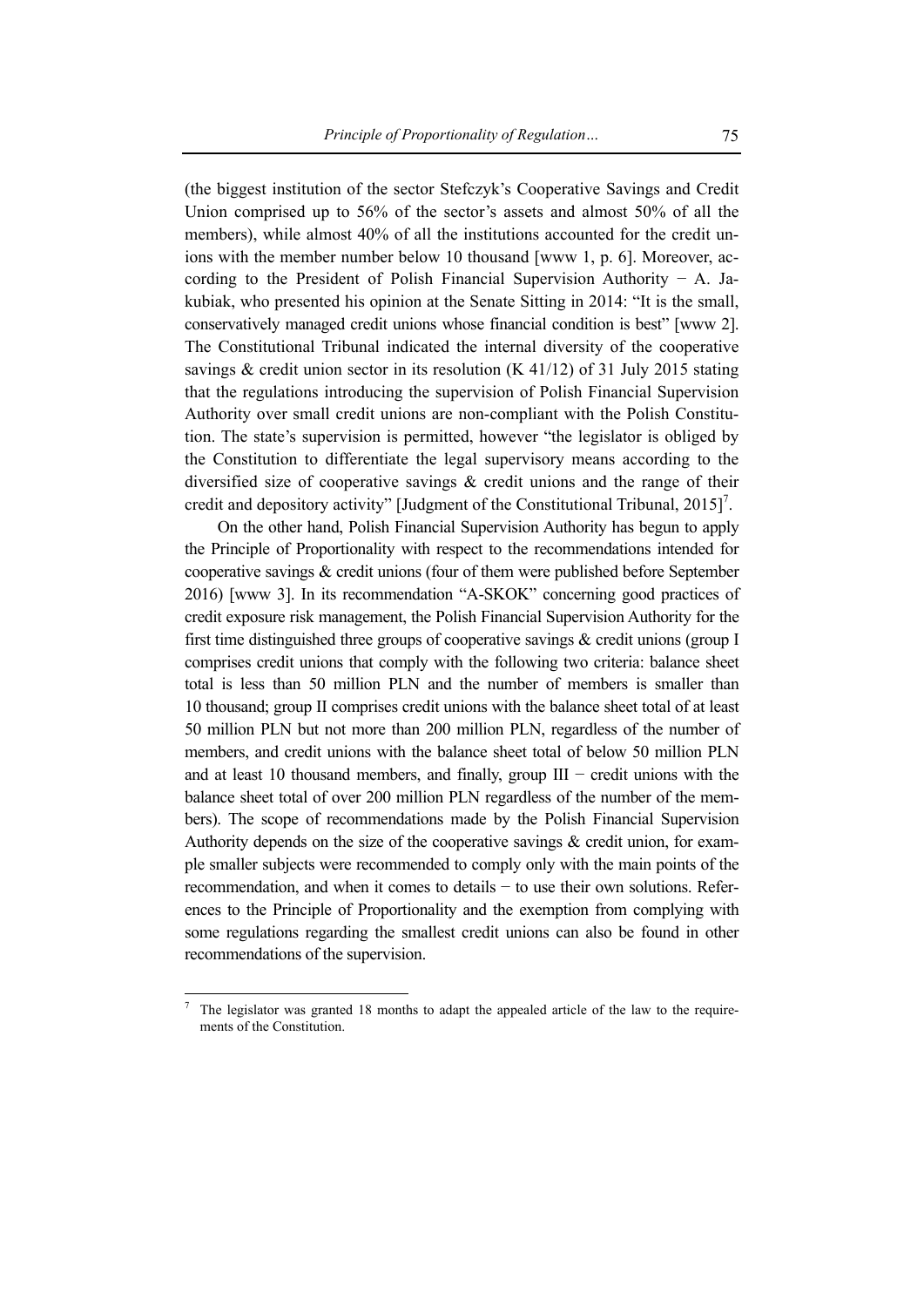Similarly to banks the smallest credit unions are not obliged to keep required reserves due to the applied in both sectors lump deduction amount from the reserves at the level of 500 thousand euro, however, they are not exempt from the reporting obligations with this respect [Resolution of the National Banks of Poland, 2015].

# **3. Regulations assessment by the employees of selected cooperative savings & credit unions**

The reflection concerning the differentiation of regulations among the employees of cooperative savings & credit unions is worth considering. To what extent are these possibilities noticed by those who are mostly interested in the credit unions functioning and who, while in contact with customers, encourage them to use the services of the organizations being alternative to banks?

The purpose of the conducted study was the diagnosis of subjective assessments of the sector reform and the scope of proportionality of introduced regulations among the workers of the selected cooperative savings & credit unions. The study was conducted in the form of a direct sample survey among the workers of credit unions which have their branches within the boundaries of the Wielkopolska province in February 2016. 120 of filled questionnaires were collected from five different cooperative savings & credit unions that conduct their operational activity in 32 different places.



**Fig. 1.** Assessment of influence in legal regulation changes on cooperative savings & credit union activity according to respondents

Source: Own work on the basis of survey results.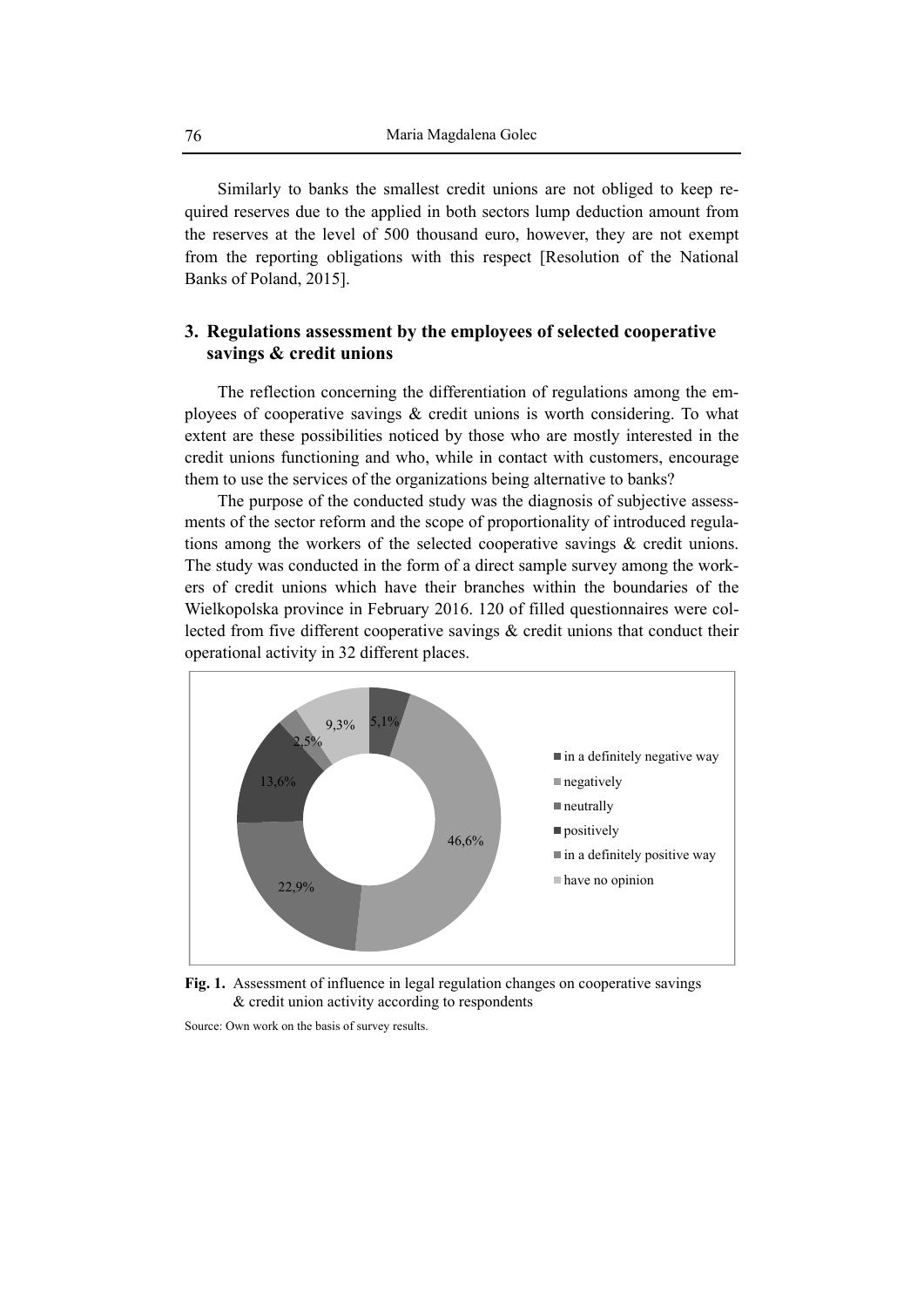The respondents quite unambiguously assessed the introduced regulations as influencing the institution in which they work in a negative way (Fig. 1). Over 50% of the respondents expressed such an opinion (5,1% of them assessed the changes as definitely negative). One should take into consideration, however, that some of the new legal solutions have influenced cooperative savings & credit unions in a positive way, for example, Bank Guarantee Fund (BGF) deposits or removal of the time limit on their credit activity. Therefore, 16% of the respondents perceive the changes introduced to the sector as positive ones



**Fig. 2.** Assessment of proportionality degree of introduced regulations versus degree of undertaken risk according to respondents

Source: Own work on the basis of survey results.

The assessment of the scope of proportionality of regulations is not unambiguous as up to 42% of the respondents do not want or cannot take a particular position (Fig. 2). Within the group of the remaining respondents more agree completely or partially that the Principle of Proportionality is in use. The investigated workers perceive the activity of credit unions as risky, that is why they consent to regulations. However, they might not have sufficient knowledge on the real risk involved as the information which they receive is mainly delivered by the management. As it is indicated by various practices in the credit union sector, the risk involved is often reduced by the sales of the selected types of assets.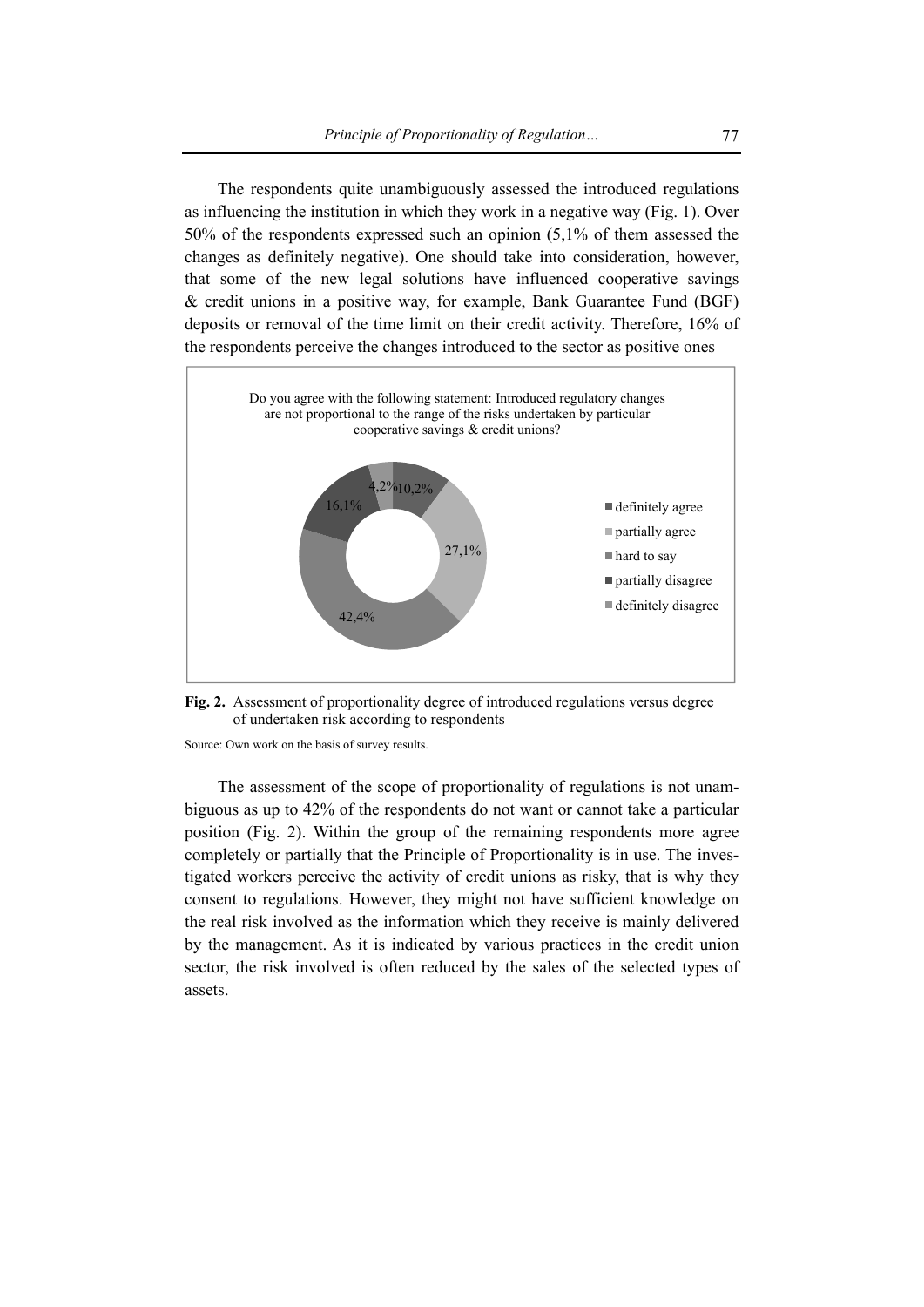### **Conclusion**

The universal principle of law that takes into account protection of individual freedom gains special meaning in the sector of mutual credit unions. These organizations except for functioning almost like banks, are not banks as they operate within the limited range and scope and they offer services only to their owners.

In Poland many "mechanically transferred" regulations from the banking sector have been imposed onto credit unions, which resulted in disproportional interference into their activity disregarding the Principle of Proportionality. One should pay particular attention to the very smallest credit unions as in their case the legislator was obliged to revise the introduced regulations. The very first symptoms of taking the Principle of Proportionality into consideration have appeared in the recommendations of the Polish Financial Supervision Authority. However, it is the verdict of the Constitutional Tribunal that will certainly contribute to further legislative changes. The distinction between large and small cooperative savings  $\&$  credit unions can comprise not only the scope of their activity but also the services which they offer. Such solutions are in use, for example, in Great Britain.

The higher degree of regulation is perceived by the workers of credit unions negatively, which is probably due to their current view on the reforms. The increase in regulations, in time, will definitely enhance the stability of the sector, but at present it inhibits sales. It can also be noted that in the past the main objective of credit unions was just to grow disregarding the safety precautions (if each person in need is granted a loan, some of them definitely will not be able to settle their debts).

### **Literature**

- Act of 14 December 1995 on cooperative savings and credit unions, Journal of Laws 1996, No 1, item 2.
- Act of 5 November 2009 on cooperative savings and credit unions, Journal of Laws 2012, item 855, with amendments.
- Ancyparowicz G. (2015), *Sytuacja prawna a standing finansowy spółdzielczych kas oszczędnościowo-kredytowych*, Biblioteka Kwartalnika Naukowego "Pieniądze i Więź", Sopot.
- Balina R. (2015), *Zasada proporcjonalności sensu stricte w kontekście projektu ustawy o funkcjonowaniu banków spółdzielczych*, "Zeszyty Naukowe Uniwersytetu Szczecińskiego", nr 855.
- Branch B., Grance D. (2008), *Technical Guide: Credit Union Regulation and Supervision*, World Council of Credit Unions, Madison.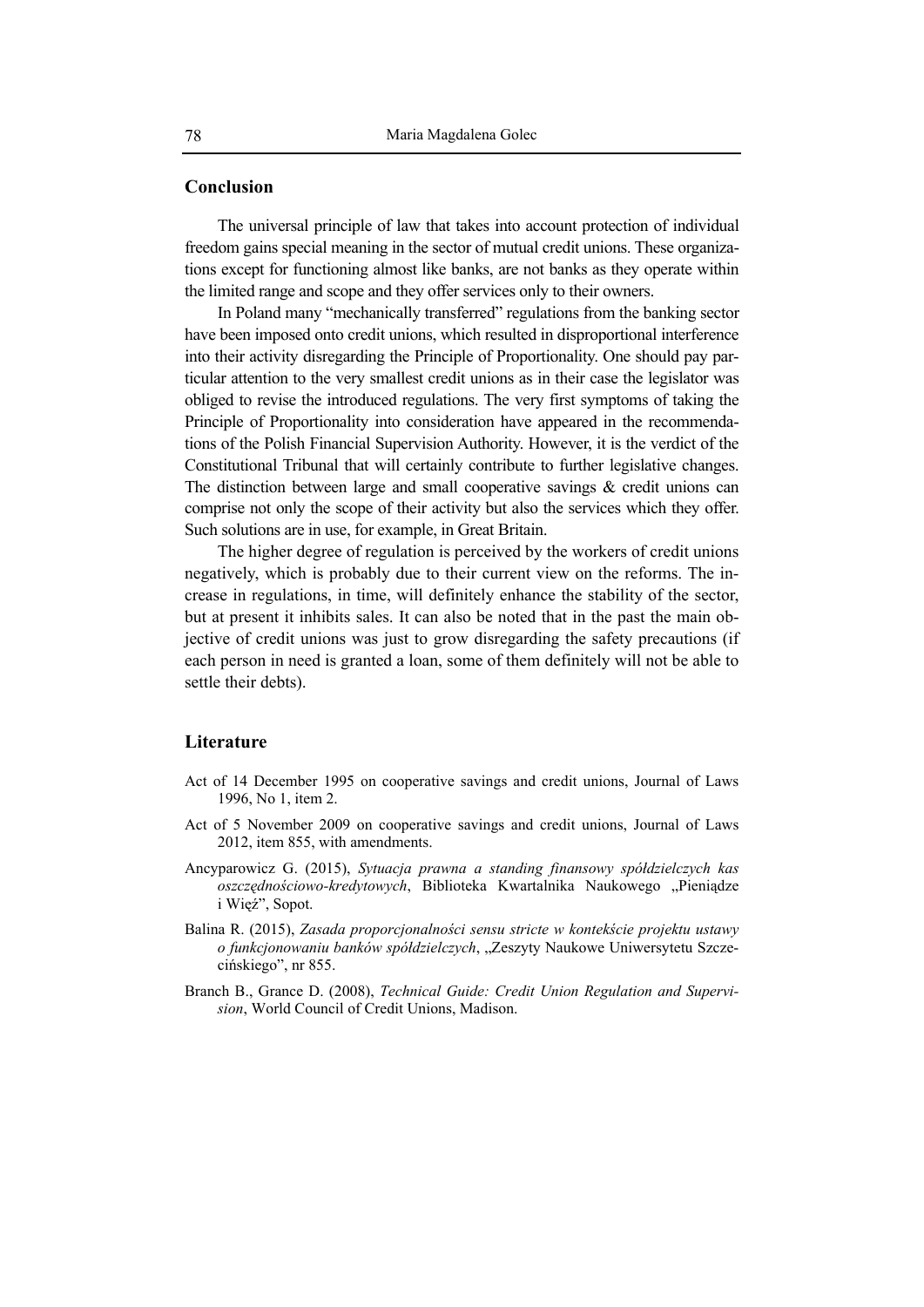- Directive 2013/36/EU of the European Parliament and of the Council of 26 June 2013 on access to the activity of credit institutions and the prudential supervision of credit institutions and investment firms, amending Directive 2002/87/EC and repealing Directives 2006/48/EC and 2006/49/EC Text with EEA relevance, OJ EU L 176/338 of 26 June 2013.
- Fonteyne W. (2007), *Cooperative Banks in Europe Policy Issues*, "IMF Working Paper", No. 159.
- Fundacja Warsaw Enterprise Institute (2015), *Biała Księga SKOK*, Warszawa.
- Garbal D. (2015), *Nadzór nad spółdzielczymi kasami oszczędnościowo-kredytowymi*, "Pieniądze i Więź", nr 1(66).
- Golec M.M. (2016), *Instytucje i usługi bankowe*, Wydawnictwo Wyższej Szkoły Bankowej w Poznaniu, Poznań.
- Golędzinowski P. (2009), *Wpływ regulacji systemu bankowego na jego efektywność*, "Materiały i Studia NBP", nr 235.
- Gup B.E. (2011), *Banking and Financial Institutions: A Guide for Directors, Investors, and Counterparties*, John Wiley & Sons, Hoboken, New Jersey.
- Herbert A., Pawłowski Sz., Zakrzewski P. (2014), *Spółdzielcze kasy oszczędnościowo- -kredytowe. Komentarz*, C.H. Beck, Warszawa.
- Judgment of the Constitutional Tribunal from 31 July 2015, K 41/12, Journal of Law 2015, item 1158.
- Kasiewicz S., Kurkliński L., Springer W. (2013), *Zasada proporcjonalności a polski sektor bankowy. Uwarunkowania, narzędzia, szanse, zagrożenia*, ALTERUM Ośrodek Badań i Analiz Systemu Finansowego, Warszawski Instytut Bankowości, Warszawa.
- Kasiewicz S., Kurkliński L., Szpringer W. (2014), *Zasada proporcjonalności. Przełom w ocenie regulacji*, Warszawski Instytut Bankowości, Warszawa.
- Orzeszko T. (2014), *Banki spółdzielcze i spółdzielcze kasy oszczędnościowo-kredytowe w Polsce – podobieństwa oraz różnice*, "Bezpieczny Bank", nr 4.
- Pelc P. (2013), *Nadzór nad spółdzielczymi kasami oszczędnościowo-kredytowymi a nad*zór nad innymi instytucjami finansowymi w Polsce, "Pieniądze i Więź", nr 4(61).
- Resolution No. 40/2015 of the NBP Management Board of 13 August 2015 on the principles and procedures of calculating and maintaining the reserve requirement, NBP Official Journal 2015, item 14.
- Srokosz W. (2011), *Instytucje parabankowe w Polsce*, Wolters Kluwer, Warszawa.
- Stępkowski A. (2010), *Zasada proporcjonalności w europejskiej kulturze prawnej. Sądowa kontrola władzy dyskrecjonalnej w nowoczesnej Europie*, Liber, Warszawa.
- Szambelańczyk J. (2008), *Strukturalne dylematy rozwoju banków spółdzielczych w Polsce* [w:] M. Stefański (red.), *Perspektywy rozwoju bankowości spółdzielczej w Polsce*, Wyższa Szkoła Humanistyczno-Ekonomiczna, Włocławek.
- Zalcewicz A. (2013), *Bank lokalny. Studium prawne*, Difin, Warszawa.